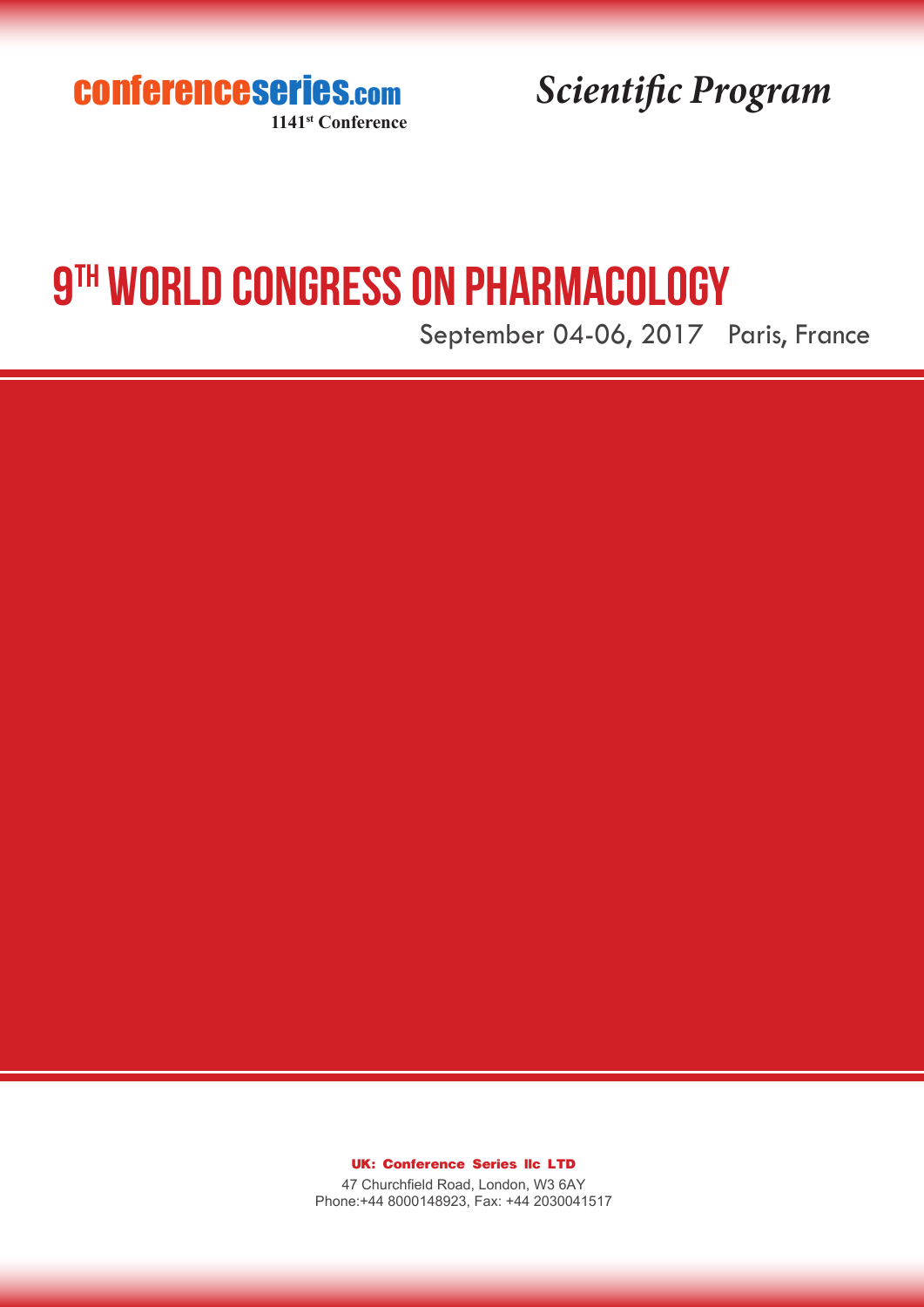### **09:00-09:30 Registrations**

**Day 1 September 04, 2017**

**Amphi Theater**

## conferenceseries.com 09:30-10:00 Opening Ceremony

| <b>Keynote Forum</b>                                                                             |                                                                                                                               |  |
|--------------------------------------------------------------------------------------------------|-------------------------------------------------------------------------------------------------------------------------------|--|
| 10:00-10:05 Introduction                                                                         |                                                                                                                               |  |
|                                                                                                  | Title: Multiple D2 heteroreceptor complexes in the ventral striatum: Relevance for                                            |  |
|                                                                                                  | 10:05-10:45 schizophrenia and cocaine use disorder and their treatments                                                       |  |
|                                                                                                  | Kjell Fuxe, Karolinska Institutet, Sweden                                                                                     |  |
|                                                                                                  | Title: Potential antischistosomal activity of PDE inhibitors using in vitro Schistosoma                                       |  |
|                                                                                                  | 10:45-11:25 mansoni worm killing                                                                                              |  |
|                                                                                                  | Sanaa S Botros, Theodor Bilharz Research Institute, Egypt                                                                     |  |
|                                                                                                  | Networking and Refreshments Break 11:25-11:45 @ Foyer                                                                         |  |
| 11:45-12:25                                                                                      | Title: Pharmacokinetics of the poly (ADP-ribose) polymerase inhibitor (PARPi) niraparib                                       |  |
|                                                                                                  | Zhi-Yi Zhang, TESARO, Inc., USA                                                                                               |  |
| Group Photo @ 12:25-12:30                                                                        |                                                                                                                               |  |
| Sessions: CardiovascularPharmacology   Ethnopharmacology   Immunopharmacology   Pharmacogenetics |                                                                                                                               |  |
|                                                                                                  | and PharmacogenomicsAdvances in Pharmacological Research                                                                      |  |
|                                                                                                  | Session Chair: Zhi-Yi Zhang, TESARO, Inc., USA<br>Session Co-chair: Sanaa S Botros, Theodor Bilharz Research Institute, Egypt |  |
|                                                                                                  | <b>Session Introduction</b>                                                                                                   |  |
|                                                                                                  | Title: The effect of some immunomodulatory and anti-inflammatory drugs on Li-                                                 |  |
| 12:30-13:00                                                                                      | Pilocarpine-induced epileptic disorders in wistar rats                                                                        |  |
|                                                                                                  | Layla E Borham, Cairo University, Saudi Arabia                                                                                |  |
| 13:00-13:30                                                                                      | Title: Current topics in computer-aided drug design technologies: Future aspects                                              |  |
|                                                                                                  | Reham F Barghash, National Research Center, Egypt                                                                             |  |
|                                                                                                  | Lunch Break 13:30-14:20 @ Sunset-2                                                                                            |  |
| 14:20-14:50                                                                                      | Title: Nonhomologous end joining of complex DNA double-strand breaks with proximal                                            |  |
|                                                                                                  | thymine glycol and interplay with base excision repair                                                                        |  |
|                                                                                                  | Mohammed Almohaini, King Saud bin Abdulaziz University for Health Sciences, Saudi Arabia                                      |  |
| 14:50-15:20                                                                                      | Title: Cardiovascular effects of Calea prunifolia H.B.K. in wistar rats                                                       |  |
|                                                                                                  | María Esperanza Avella Vargas, Military University of New Granada, Columbia                                                   |  |
|                                                                                                  | Title: A novel approach to the conjugation of adenine with a quinazoline moiety for the                                       |  |
| 15:20-15:50                                                                                      | development of a new therapeutic agent                                                                                        |  |
|                                                                                                  | Vasiliki Daikopoulou, R.G.C.C. S.A., Greece                                                                                   |  |
|                                                                                                  | Title: Characterization and evaluation of antioxidant activity of Ocimum canum leaves                                         |  |
| 15:50-16:20                                                                                      | and its effeciency on Schistosoma mansoni larval stage                                                                        |  |
|                                                                                                  | Heba Abdel-Hady, Theodor Bilharz Research Institute, Egypt                                                                    |  |
|                                                                                                  | Networking and Refreshments Break 16:20-16:40 @ Foyer                                                                         |  |
| 16:40-17:10                                                                                      | Title: Patients sometimes celebrate adverse effects as evidence of potency and efficacy in                                    |  |
|                                                                                                  | <b>Africa</b>                                                                                                                 |  |
|                                                                                                  | Shaibu O Bello, UDUS, Nigeria                                                                                                 |  |
| 17:10-17:40                                                                                      | Title: Anti-arthritic activity of marketed lauha bhasma                                                                       |  |
|                                                                                                  | Savita D Patil, H. R. Patel Institute of Pharmaceutical Education and Research, India                                         |  |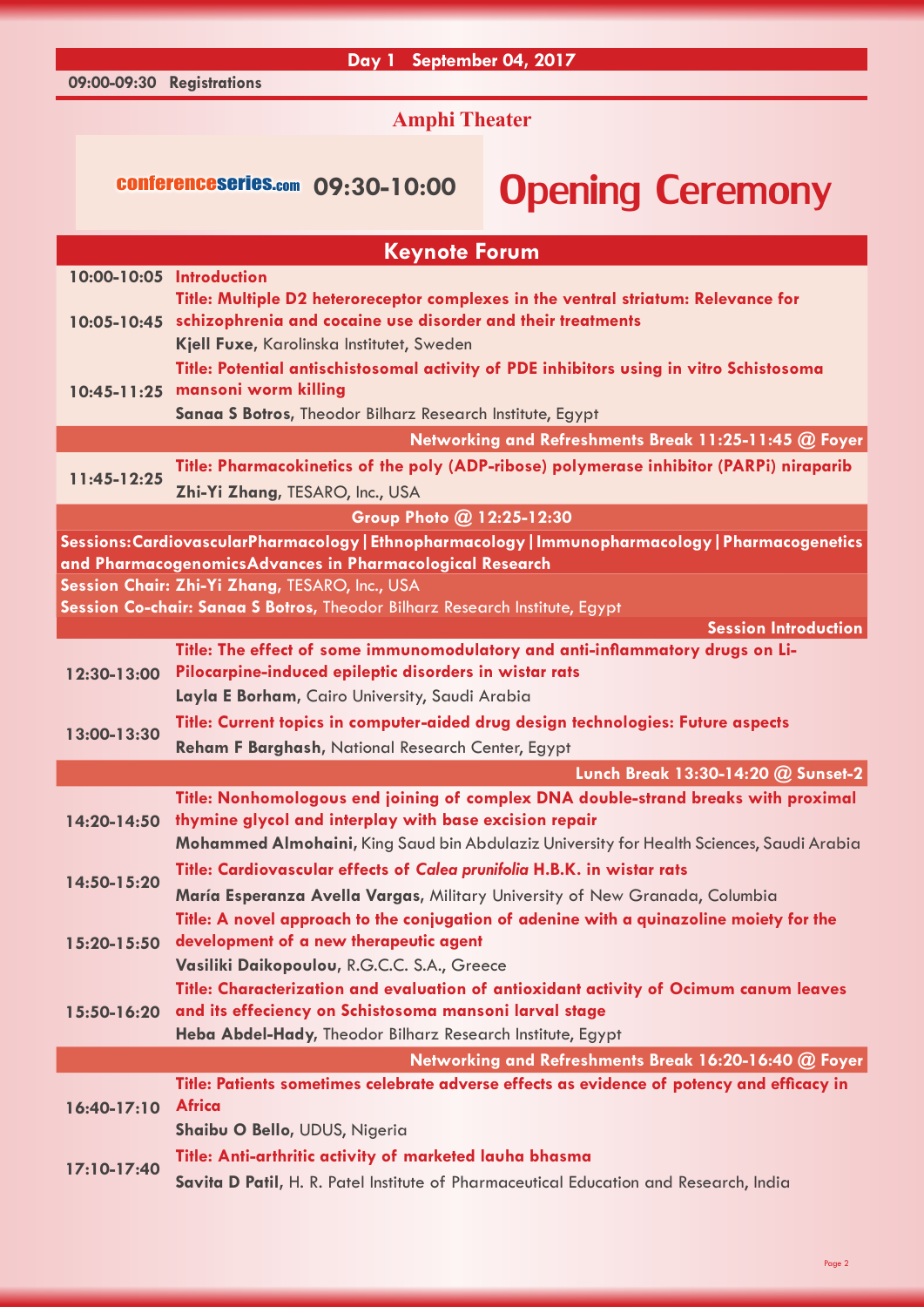**Title: Hepatoprotective potentials of some plant extract against insecticides induced oxidative** 

**17:40-18:10 stress and liver damage in mice**

**Tarek M Heikal,** National Research Centre, Egypt

**Panel Discussion**

## **Day 2 September 05, 2017 Amphi Theater**

**Sessions: Neuropharmacology and Psychopharmacology|Clinical Pharmacology and Receptor theory|Pharmacokinetics and Pharmacodynamics|Toxicology|Biochemical Pharmacology Session Chair: Maria Esperanza Avella Vargas,** Military University of New Granada, Columbia **Session Co-chair: Vasiliki Daikopoulou,** R.G.C.C. S.A., Greece

**Session Introduction**

|                 | <b>Session Introduction</b>                                                                                                                                                                                                                                                                  |
|-----------------|----------------------------------------------------------------------------------------------------------------------------------------------------------------------------------------------------------------------------------------------------------------------------------------------|
| 10:00-10:25     | Title: 14-O-methylmorphine-6-O-sulfate, a novel opioid agonist displays peripheral<br>antinociception following local or systemic administration                                                                                                                                             |
| 10:25-10:50     | Mihaly Balogh, Semmelweis University, Hungary<br>Title: Polyphenols potentialize the cytotoxic activity of gemcitabine on pancreatic cancer cell                                                                                                                                             |
|                 | line AsPC-1<br><b>Sarah Hassan, University of Strasbourg, France</b>                                                                                                                                                                                                                         |
| $10:50 - 11:15$ | Title: ETS1 is associated with cisplatinum resistance though $IKK\alpha/NF$ - $\beta B$ pathway in MDA-<br><b>MB-231</b>                                                                                                                                                                     |
|                 | Yuzhu Zhang, Longhua Hospital Affiliated to Shanghai University of TCM, China                                                                                                                                                                                                                |
|                 | Networking and Refreshments Break 11:15-11:35 @ Foyer                                                                                                                                                                                                                                        |
| 11:35-12:00     | Title: Hyperthermia adds to chemotherapy suppress peritoneal metastasis from<br>colorectal cancer and enhance the chemotherapeutic sensitivity of raltitrexed by<br>downregulating Hsp90                                                                                                     |
|                 | Yuegi Li, East China University of Science and Technology, China                                                                                                                                                                                                                             |
| 12:00-12:25     | Title: Assessing the role of N-methyl-D-aspartate (NMDA) receptors and voltage<br>dependent calcium channels (VDCCs) in synaptic plasticity induced by the combined<br>application of tetanic stimulation and pentylenetetrazol in hippocampus area CA1 of<br>sodium salicylate treated rats |
|                 | Masoumeh Gholami, Tarbiat Modares University, Iran                                                                                                                                                                                                                                           |
| 12:25-12:50     | Title: Gundelia tournefortii anti-diabetic efficacy: Chemical composition and GLUT4 translocation<br>Sleman Kadan, Al-Qasemi Academic College, Israel                                                                                                                                        |
| $12:50 - 13:15$ | Title: Clinical pharmacokinetics aspect of drugs in patients with hypertension at the<br>internal medicine department of Hospital Padangpanjang (Indonesia)                                                                                                                                  |
|                 | Fadhila Helnisa, University of Birmingham, UK                                                                                                                                                                                                                                                |
|                 | Lunch Break 13:15-14:05 @ Sunset-2                                                                                                                                                                                                                                                           |
|                 | Title: Consider Ertapenem as culprit for central nervous system related adverse effects                                                                                                                                                                                                      |
| 14:05-14:30     | Tie Teck Kim, Changi General Hospital, Singapore                                                                                                                                                                                                                                             |
|                 | Title: Effect of pregabalin on peripheral neuropathy-induced neuronal and microglial                                                                                                                                                                                                         |
| 14:30-14:55     | activations in rat brain                                                                                                                                                                                                                                                                     |
|                 | Young Bae Kwon, Chonbuk National University, South Korea                                                                                                                                                                                                                                     |
|                 | Poster Presentations 14:55-16:00 @ Foyer                                                                                                                                                                                                                                                     |
| <b>PC-001</b>   | Title: Peripheral neuropathic pain treated with pregabalin or gabapentin in routine                                                                                                                                                                                                          |
|                 | clinical practice: The effect of therapeutic doses on cost of treatment                                                                                                                                                                                                                      |
|                 | Javier Rejas-Gutierrez, Pfizer SLU, Spain                                                                                                                                                                                                                                                    |
| <b>PC-002</b>   | Title: A QA study of adverse drug reaction patient communication                                                                                                                                                                                                                             |
|                 | Mike McDonough, Western Health, Australia                                                                                                                                                                                                                                                    |
| <b>PC-003</b>   | Title: Evaluation of residual Host cell DNA in E-coli based recombinant proteins released                                                                                                                                                                                                    |
|                 | in Iranian pharmaceutical market by RT-PCR method                                                                                                                                                                                                                                            |
|                 | Mahmoud Alebouyeh, Food and Drugs Control Laboratories Reference Center, Iran                                                                                                                                                                                                                |